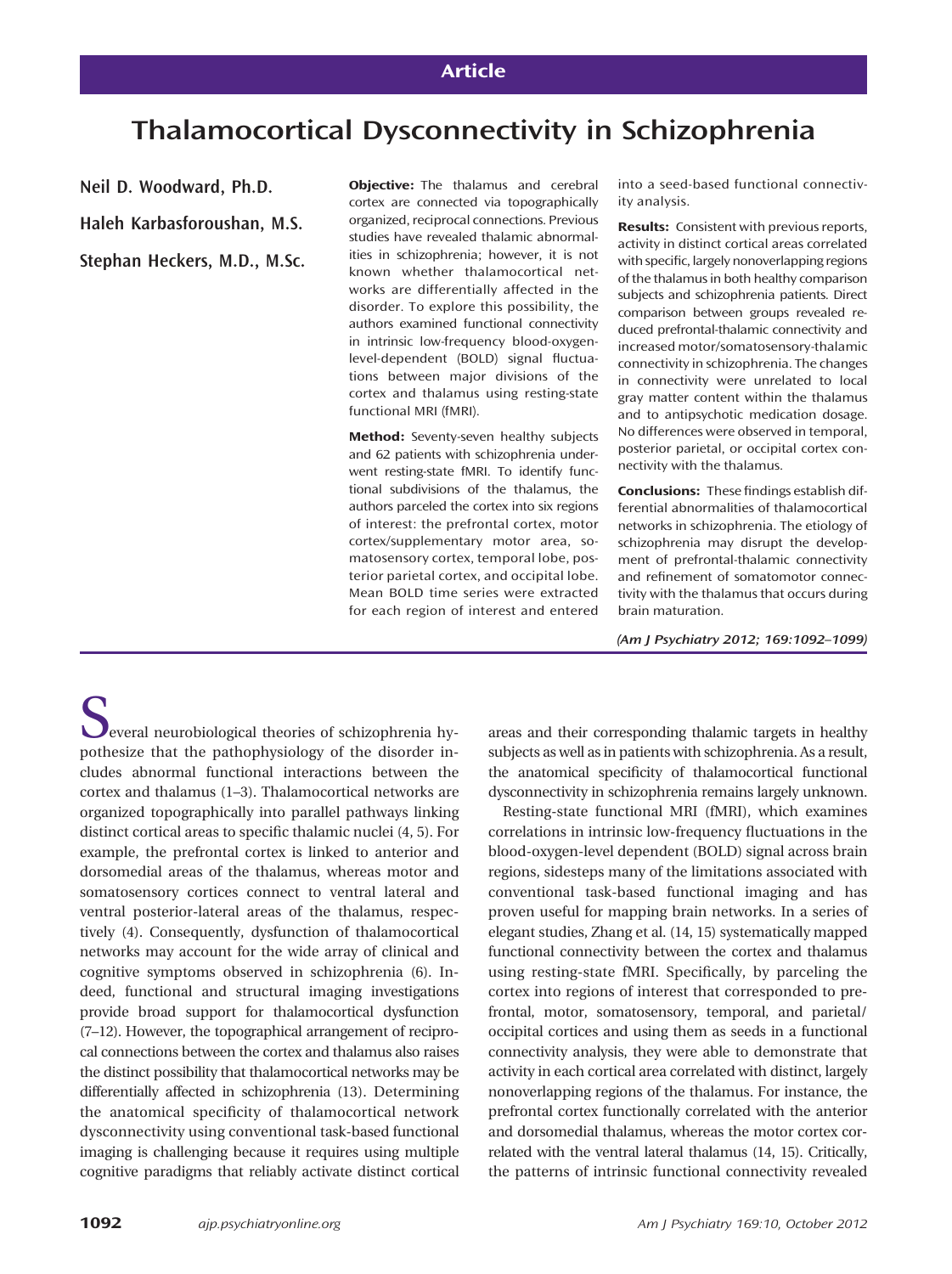using resting-state fMRI correspond closely to anatomical connections based on histology and diffusion tensor imaging of white matter pathways (14–18). Consequently, resting-state fMRI may be an ideal method for examining the integrity of functional connectivity between the cortex and thalamus in individuals with schizophrenia. To this end, we employed an approach similar to that used by Zhang et al. to examine functional connectivity between the cortex and thalamus in schizophrenia and to determine whether specific thalamocortical networks are differentially affected in the disorder.

# Method

## **Participants**

The study participants were drawn from a pool of 160 individuals (healthy comparison subjects, N=87; patients with schizophrenia or schizoaffective disorder, N=73) for whom resting-state fMRI data were available. The patient group was recruited through the Vanderbilt Psychotic Disorders Program (Vanderbilt Psychiatric Hospital, Nashville, Tenn.). Healthy comparison subjects were recruited from Nashville and the surrounding area through advertisement and word-of-mouth. The study was approved by the Vanderbilt University Institutional Review Board. All participants provided written informed consent prior to entering the study. The Structured Clinical Interview for DSM-IV Axis I Disorders (19) was administered to confirm diagnoses in patients and rule out current or past psychiatric illness in healthy subjects. Clinical symptoms of psychosis were quantified with the Positive and Negative Syndrome Scale (PANSS [20]). The Wechsler Test of Adult Reading (21) was also administered to provide an estimate of premorbid intellect. Exclusion criteria were  $<$ 16 years of age or  $>$ 65 years of age, estimated premorbid  $IQ < 70$ , presence of a systemic medical illness (e.g., diabetes, cardiovascular disease) or CNS disorder (e.g., multiple sclerosis, epilepsy) that would affect study results, reported pregnancy or lactation, history of significant head trauma, psychotropic drug use (for healthy subjects), substance abuse within the last 3 months (for schizophrenia patients) or lifetime history of substance abuse or dependence (for healthy subjects), and MRI contraindicators (e.g., metal implants, claustrophobia).

## Imaging Data Acquisition and Preprocessing

Imaging data were collected on one of two identical 3.0-T Philips Intera Achieva MRI scanners (Philips Healthcare, Andover, Mass.), denoted 3T-A and 3T-B, located at Vanderbilt University Institute of Imaging Science. The 7-minute echo-planar imaging resting-state scan consisted of the following parameters: 28 axial slices, matrix=80×80, in-plane resolution=3.0 mm  $\times$  3.0 mm, slice thickness=4.0 mm, 203 volumes, TR=2,000 ms, TE=35 ms. Participants were instructed to rest quietly with their eyes closed and to remain awake during the scan. A high-resolution  $T_1$ -weighted fast field-echo structural scan (170 saggital slices, matrix= $256\times256$ , isovoxel resolution=1.0 mm, TR=8.0 ms, TE=3.7 ms) was also acquired. The resting-state scan was acquired immediately after the survey and high-resolution structural scans and was not preceded by a cognitive task.

Functional imaging data for each subject were required to pass our in-house quality assurance toolbox based on the Biomedical Informatics Research Network Functional and Structural Neuroimaging Calibration Study quality assurance protocol (22). Five features (signal-to-noise ratio, percent drift, percent fluctuation, radius of decorrelation, and percent standard deviation) were extracted from each scan. Each scan was classified as acceptable if every feature passed the predetermined cutoff points that were derived from a fuzzy clustering algorithm applied to a separate "training" data set of 84 functional runs obtained from a mixed sample of healthy subjects and patients with a psychotic disorder. Subsequent functional imaging preprocessing was carried out using Statistical Parametric Mapping 8.0 ([http://www.](http://www.fil.ion.ucl.ac.uk/spm/software/spm8/)fil.ion. [ucl.ac.uk/spm/software/spm8/\)](http://www.fil.ion.ucl.ac.uk/spm/software/spm8/) and included correction for head motion and slice timing offset, band-pass filtering (0.01 Hz–0.1 Hz), and spatial coregistration to the participant's structural image. Consistent with prior thalamocortical resting-state studies that used this method, no spatial smoothing was applied to the functional data (14, 15, 23). Each participant's  $T_1$  structural scan was segmented into gray matter, white matter, and CSF tissue classes using the Voxel-Based Morphometry, 8.0, toolbox ([http://dbm.neuro.uni-jena.de/vbm\)](http://dbm.neuro.uni-jena.de/vbm), and the gray matter tissue segment was normalized to the a priori Montreal Neurological Institute (MNI) gray matter template. Normalization parameters derived from this step were then applied to the functional, white matter, and CSF tissue class images in order to bring them into MNI space.

#### Functional Connectivity Analysis

Consistent with the approach used by Zhang et al. (14, 15), we divided the cortex into nonoverlapping regions of interest (the prefrontal cortex, motor cortex/supplementary motor area, somatosensory cortex, temporal lobe, posterior parietal cortex, and occipital lobe), which were used as seeds in a seed-to-voxel functional connectivity analysis (Figure 1; also see Figure 1 in the data supplemental accompanying the online edition of this article). The only deviations from the Zhang et al. method were that 1) we used the maximum likelihood maps from the Laboratory of Neuroimaging probabilistic atlas of cortical structures (24) and the Harvard-Oxford supplementary motor area probabilistic atlas (<http://www.fmrib.ox.ac.uk/fsl/>) to construct the regions of interest, rather than tracing them on a single participant's brain, and 2) we divided the parietal/occipital region of interest into posterior parietal and occipital regions of interest. The prefrontal cortex region of interest consisted of the superior, middle, and inferior frontal gyri, the middle and lateral orbitofrontal gyri, the gyrus rectus, and the anterior cingulate gyrus. The motor cortex/ supplementary motor area region of interest consisted of the precentral gyrus and the supplementary motor area. The somatosensory region of interest was the postcentral gyrus. The temporal lobe region of interest consisted of the superior, middle, and inferior temporal gyri, the parahippocampal gyrus, and the fusiform gyrus. The posterior parietal region of interest consisted of the superior parietal, supramarginal, and angular gyri, the posterior cingulate, and the precuneus. The occipital region of interest consisted of the superior, middle, and inferior occipital gyri, the lingual gyrus, and the cuneus. The cortical regions of interest were masked using the Laboratory of Neuroimaging probabilistic atlas gray matter tissue map, thresholded at 0.15, to eliminate voxels with low gray matter intensity.

Functional connectivity maps for each cortical region of interest were created for each participant using the CONN-fMRI functional connectivity toolbox [\(http://www.nitrc.org/projects/](http://www.nitrc.org/projects/conn) [conn\)](http://www.nitrc.org/projects/conn). Briefly, the mean BOLD time series from each region of interest was entered as a predictor in a multiple regression general linear model at each voxel. Regressors corresponding to six motion correction parameters and their first temporal derivatives, gray matter, white matter, and CSF were also included to remove variance related to head motion, the global signal, white matter, and CSF, respectively. For the white matter and CSF, five regressors each were extracted from the white matter and CSF tissue class images using the anatomical component-based noise correction method. The mean BOLD time course from the gray matter was used to remove the global signal.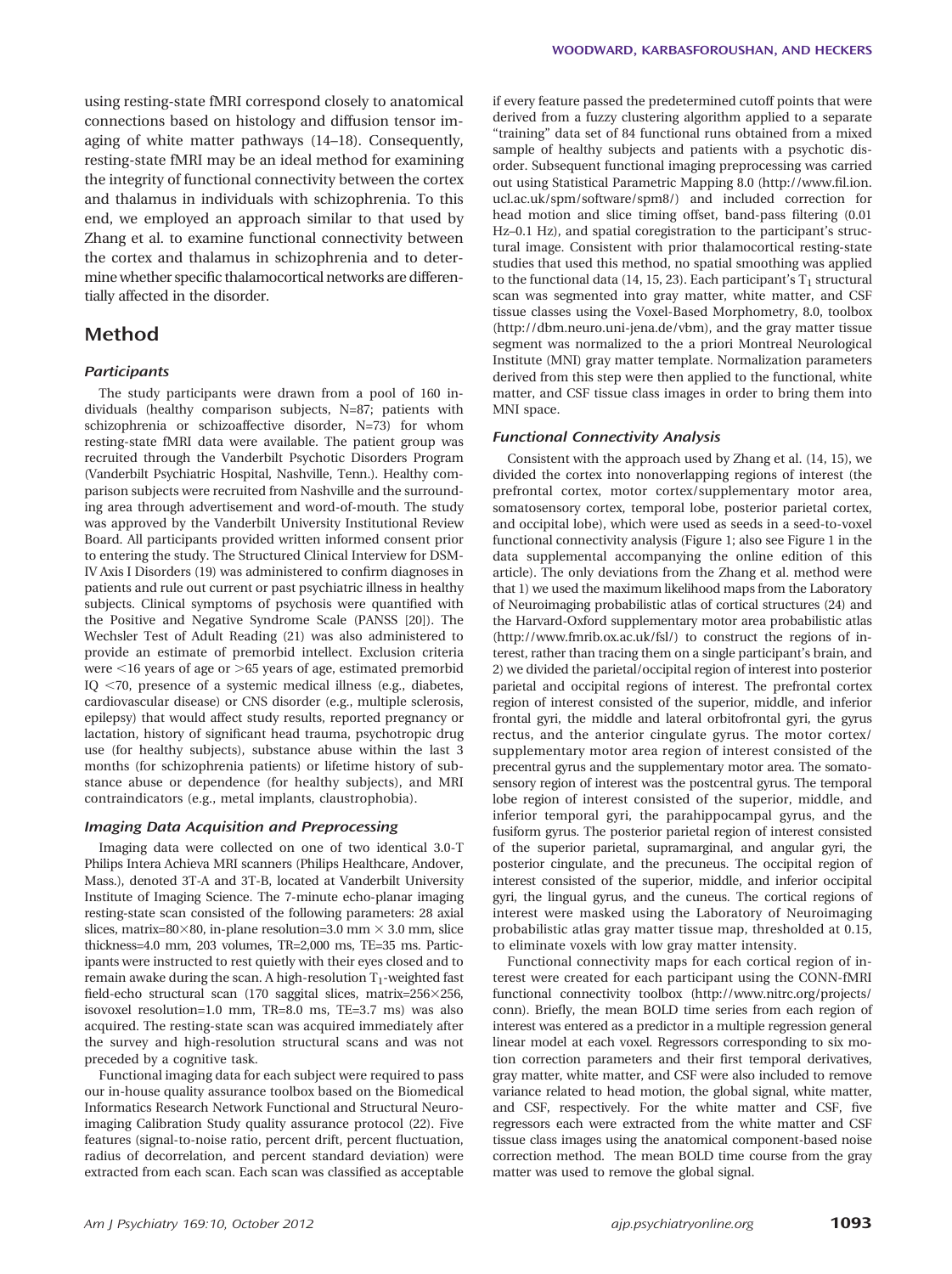

FIGURE 1. Altered Resting-State Functional Connectivity Between the Cortex and Thalamus in Schizophrenia Patients<sup>a</sup>

<sup>a</sup> The cortex is partitioned into six nonoverlapping regions of interest that were used as seeds in a functional connectivity analysis (panel A). Activity in each cortical region of interest correlated with distinct areas of the thalamus in both healthy comparison subjects (panel B) and patients with schizophrenia (panel C). Comparison between groups revealed decreased prefrontal connectivity with the thalamus and increased motor and somatosensory thalamic connectivity in schizophrenia (panel D). Images were thresholded at a p value of 0.05 (clusterwise corrected) for a voxel-wise p value of 0.001. A presentation format similar to that used by Zhang et al. (14, 15) and Fair et al. (23) was employed to facilitate comparison of our results with previous findings in healthy subjects.

Statistical analysis of functional imaging data proceeded by entering the individual participant functional connectivity maps (in beta-weight units) into random-effects analyses to create within-group functional connectivity statistical parametric maps and compare connectivity between groups. Only positive correlations were examined. All statistical maps were thresholded at the cluster-level corrected alpha level (p=0.05) for the voxelwise p value (0.001), masked to include only voxels within the Harvard-Oxford thalamus atlas.

## **Results**

Ten healthy subjects and 11 patients had either restingstate scans that did not pass our quality assurance protocol or poor-quality structural scans (i.e., significant motion artifact). Thus, the final data set consisted of 77 healthy comparison subjects and 62 schizophrenia patients (schizoaffective disorder, N=24). Demographic characteristics of patients and healthy subjects are summarized in Table 1. With the exception of three individuals who were not receiving antipsychotic medication, patients were receiving treatment with one or two atypical antipsychotics (N=42 and N=9, respectively), one atypical and one conventional antipsychotic (N=6), or one conventional antipsychotic (N=2). The groups did not differ on parental education,

gender distribution, or ethnicity. As expected, premorbid intellect was lower for the schizophrenia group (t=4.84, df=137,  $p<0.001$ ). Group differences on age fell short of statistical significance (t=1.92, df=137, p=0.06), with the patient group slightly older than the healthy comparison group. Rather than selectively remove younger healthy subjects from the analysis to exactly equate the two groups on age, which would have reduced statistical power and possibly introduced bias, age was included as a covariate in the between-group imaging analyses. Chisquare analysis indicated that fewer patients were scanned on the 3T-B scanner (healthy subjects, N=36; patients, N=16;  $\chi^2$ =4.45, df=1, p=0.01). To ensure that data could be combined across scanners, we compared scanners on the five signal features extracted from the quality assurance protocol. None of the features differed between scanners.

#### Thalamocortical Connectivity

Healthy comparison subjects. Each cortical region of interest was connected to distinct, largely nonoverlapping regions of the thalamus (Figure 1). The present results are virtually identical to those reported in previous studies using the same method in healthy adults (14, 15, 23). As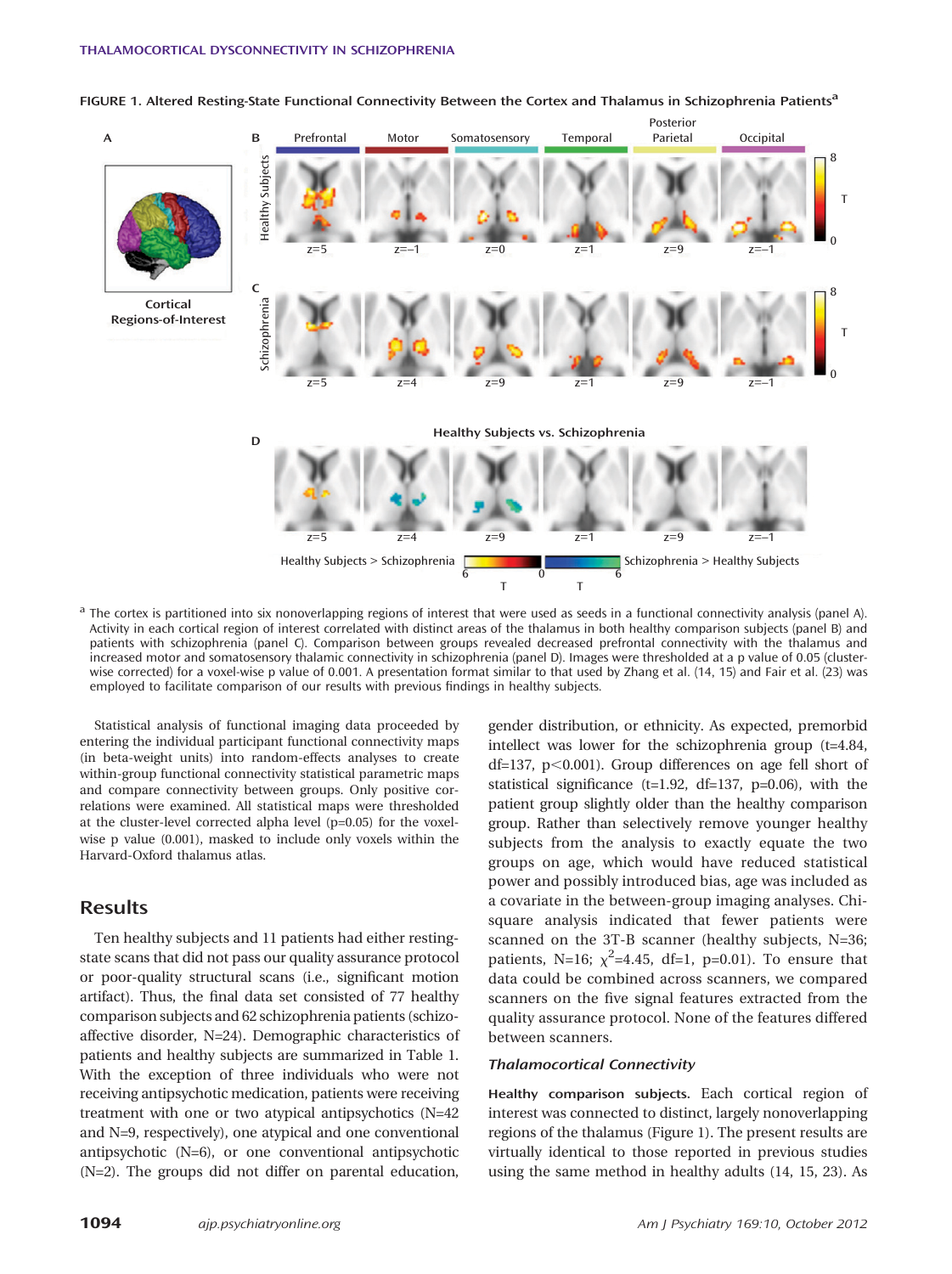|                                                      | Healthy Comparison Subjects (N=77) |           | Schizophrenia Patients (N=62) |           | Analysis |     |         |
|------------------------------------------------------|------------------------------------|-----------|-------------------------------|-----------|----------|-----|---------|
| Characteristic                                       | Mean                               | <b>SD</b> | Mean                          | <b>SD</b> |          | df  | p       |
| Age (years)                                          | 33.0                               | 11.2      | 36.8                          | 12.0      | 1.92     | 137 | 0.06    |
| Parental education (years) <sup>b</sup>              | 13.9                               | 2.0       | 13.4                          | 2.8       | 1.24     | 123 | 0.22    |
| Premorbid IO                                         | 109.5                              | 11.7      | 98.2                          | 14.9      | 4.84     | 137 | < 0.001 |
| Age at illness onset (years)                         |                                    |           | 23.0                          | 7.5       |          |     |         |
| Duration of illness (years)                          |                                    |           | 13.8                          | 10.8      |          |     |         |
| Positive and Negative Syndrome<br>Scale score        |                                    |           |                               |           |          |     |         |
| Positive subscore                                    |                                    |           | 19.6                          | 7.3       |          |     |         |
| Negative subscore                                    |                                    |           | 13.8                          | 5.9       |          |     |         |
| General subscore                                     |                                    |           | 33.0                          | 8.3       |          |     |         |
| Antipsychotic dosage (chlorpromazine<br>equivalents) |                                    |           | 468.9                         | 228.7     |          |     |         |

| TABLE 1. Demographic and Clinical Characteristics of Schizophrenia Patients and Healthy Comparison Subjects <sup>a</sup> |  |  |
|--------------------------------------------------------------------------------------------------------------------------|--|--|
|--------------------------------------------------------------------------------------------------------------------------|--|--|

<sup>a</sup> The male/female breakdown between healthy comparison subjects and schizophrenia patients was 44/33 and 36/26, respectively ( $\chi^2$ =0.01, df=1, p=0.09). The racial/ethnic distribution of Caucasian/African American/Other for the healthy comparison subjects and schizophrenia patients was 54/20/3 and 39/20/3, respectively ( $\chi^2$ =4.85, df=4, t=0.43).

<sup>b</sup> Data on parental education were unavailable for eight healthy comparison subjects and six schizophrenia patients.

expected, the prefrontal cortex was functionally connected to anterior and dorsomedial regions of the thalamus. Motor and somatosensory regions of interest correlated strongly with ventral lateral and ventral posterior-lateral portions of the thalamus, respectively. The temporal lobe and occipital cortex correlated with posterior medial and lateral areas of the thalamus that appeared consistent with the medial geniculate nucleus and the lateral geniculate nucleus, respectively. The posterior parietal cortex was robustly connected with the lateral posterior nucleus and the pulvinar.

Schizophrenia patients. Schizophrenia patients demonstrated a high degree of segregation in the thalamus, and the overall pattern of functional connectivity between the cortex and thalamus corresponded well with previous findings in healthy subjects (Figure 1). However, there were qualitative differences between patients and healthy subjects. In the patient group, prefrontal cortex connectivity with the thalamus appeared markedly less robust and was restricted largely to the anterior thalamus, whereas the spatial extent of motor and somatosensory connectivity was considerably more extensive. Specifically, the thalamic clusters showing connectivity with these regions of interest were expanded in the dorsal and lateral directions in the patient group.

## Group Differences in Thalamocortical Connectivity

Group differences in thalamocortical connectivity are summarized in Table 2 and depicted graphically in Figure 1. The patient group demonstrated significantly less connectivity between the prefrontal cortex and left and right dorsomedial thalamus. In contrast, patients exhibited increased thalamic connectivity with the motor and somatosensory cortex. No differences were observed between groups in temporal, posterior parietal, and occipital cortex connectivity with the thalamus.

To ensure that the group differences in connectivity were not a result of antipsychotic medication, structural brain changes in the thalamus, or scanner effects, we extracted the connectivity beta weights from each cluster identified in the between-group analysis and performed several supplementary analyses. To rule out medication effects, we correlated the cluster beta weights with the current antipsychotic dosage in chlorpromazine equivalents. Functional connectivity did not correlate with dosage in any cluster. To rule out the possibility that connectivity differences were a result of structural brain differences in the thalamus, we extracted each participant's mean gray matter content within each cluster (i.e., average fraction of gray matter within the cluster) from the gray matter segmented images and performed an analysis of covariance (ANCOVA) on the connectivity beta weights, with the mean gray matter content included as a covariate. The group effect was highly significant for each cluster (all  $p$  values  $\leq 0.00005$ ), indicating that the functional connectivity changes observed in the schizophrenia group were not due to differences in the content of gray matter within each cluster. Finally, to ensure that the group effects were not a result of differential allocation of patients and healthy subjects to the two scanners, we performed ANCOVAs on the beta weights extracted from the clusters identified in the between-group analysis with scanner included as a covariate. The group effect remained highly significant for all of the clusters (all p values ,0.0005). Additionally, the results of the voxel-wise analysis with scanner included as a covariate were virtually indistinguishable from those of the main analysis (see Figure 2 in the online data supplement).

We also examined the relationship between the connectivity changes, clinical symptoms (i.e., PANSS positive, negative, and general psychopathology scores), and illnessrelevant demographic characteristics (i.e., duration of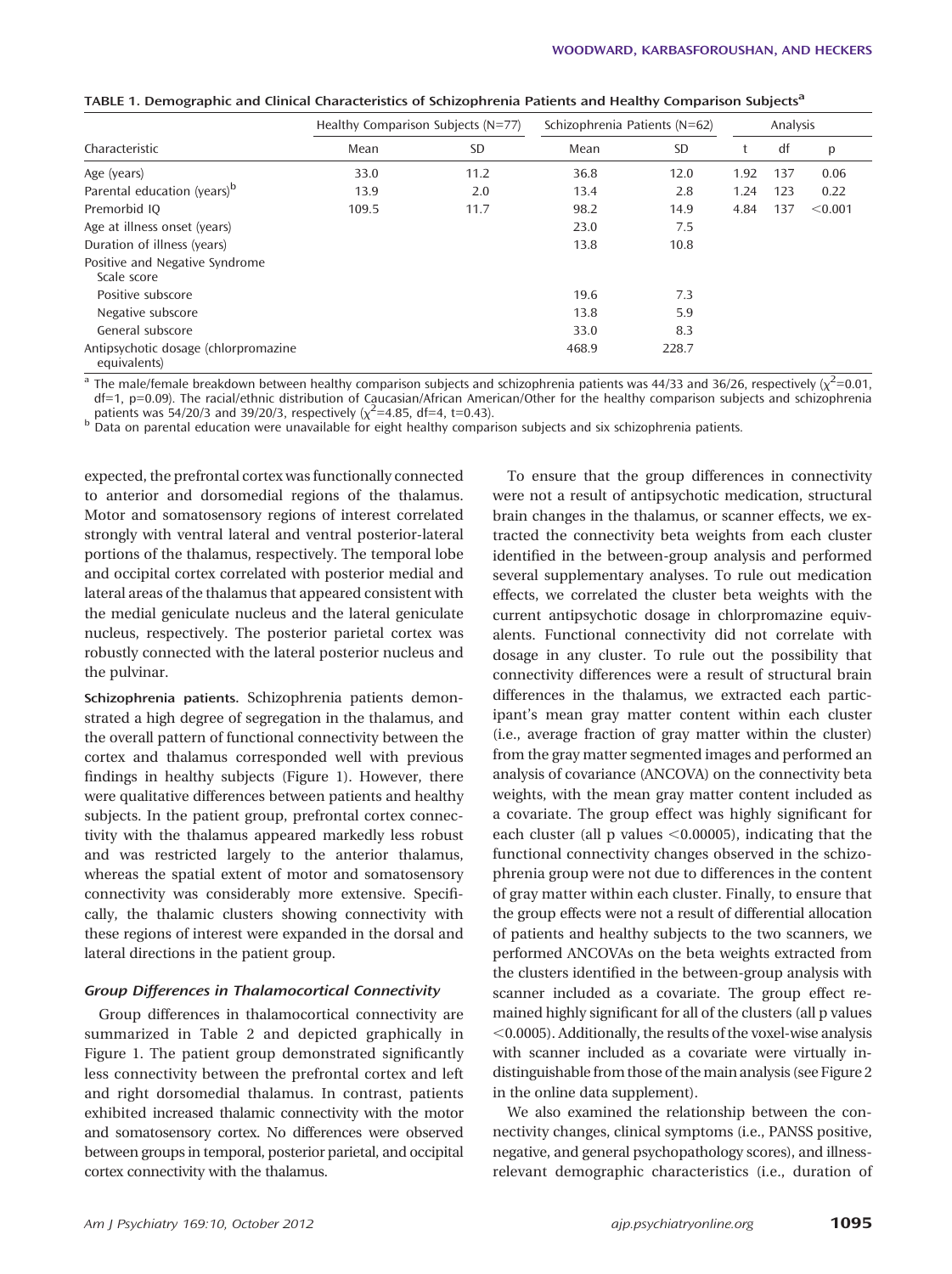| Seed Region of Interest, Contrast,<br>and Brain Region <sup>a</sup> | Montreal Neurological<br>Coordinates $(x, y, z)$ | Peak t Value | $p^b$   | Cluster Size (Voxels) <sup>c</sup> |
|---------------------------------------------------------------------|--------------------------------------------------|--------------|---------|------------------------------------|
| Prefrontal                                                          |                                                  |              |         |                                    |
| Healthy subjects $>$ schizophrenia                                  |                                                  |              |         |                                    |
| Right medial dorsal nucleus                                         | $8, -10, 6$                                      | 4.90         | 0.02    | 21                                 |
| Left medial dorsal nucleus                                          | $-10, -12, 12$                                   | 4.85         | < 0.001 | 81                                 |
| Right anterior nucleus                                              | 14, 2, 10                                        | 3.91         | < 0.05  | 15                                 |
| Schizophrenia $>$ healthy subjects <sup>d</sup>                     |                                                  |              |         |                                    |
| Motor/supplementary motor area                                      |                                                  |              |         |                                    |
| Healthy subjects $>$ schizophrenia <sup>d</sup>                     |                                                  |              |         |                                    |
| Schizophrenia $>$ healthy subjects                                  |                                                  |              |         |                                    |
| Right ventral lateral nucleus                                       | $16, -12, 4$                                     | 5.89         | < 0.001 | 102                                |
| Right pulvinar                                                      | $20, -26, 12$                                    | 5.52         | 0.03    | 18                                 |
| Left ventral lateral nucleus                                        | $-10, -16, 10$                                   | 4.60         | < 0.001 | 102                                |
| Somatosensory                                                       |                                                  |              |         |                                    |
| Healthy subjects $>$ schizophrenia <sup>d</sup>                     |                                                  |              |         |                                    |
| Schizophrenia $>$ healthy subjects                                  |                                                  |              |         |                                    |
| Right pulvinar                                                      | $20, -26, 12$                                    | 6.40         | < 0.001 | 150                                |
| Left pulvinar                                                       | $-6, -20, 4$                                     | 5.17         | < 0.001 | 88                                 |

TABLE 2. Thalamocortical Functional Connectivity Changes in Schizophrenia Patients Relative to Healthy Comparison Subjects

<sup>a</sup> No significant differences were observed for either contrast in the temporal, posterior parietal, and occipital seed regions of interest.<br><sup>b</sup> Values represent family-wise error corrected rate.<br><sup>c</sup> Voxel size was 2×2×2

illness, premorbid IQ). Given the exploratory nature of this analysis, only correlations with alpha levels  $< 0.005$ were considered significant. No correlations between functional connectivity and clinical symptoms or illnessrelevant demographic characteristics met this threshold.

# **Discussion**

Dysfunction of thalamocortical networks has been implicated in the pathophysiology of schizophrenia (2, 3). We used resting-state fMRI to determine the anatomical specificity of thalamocortical network dysfunction in schizophrenia (15). We found that functional connectivity between the prefrontal cortex and dorsomedial/anterior thalamus was reduced in schizophrenia. In contrast, thalamic functional connectivity with motor and somatosensory cortical areas was markedly increased. These results indicate that functional networks linking the cortex to the thalamus are abnormal in schizophrenia and that the changes are characterized by both hypo- and hyperconnectivity.

The combination of decreased prefrontal-thalamic and increased thalamic connectivity with motor and somatosensory cortical regions is the most striking aspect of our findings, which, at first glance, appear inconsistent with the general notion that neural connectivity is reduced overall in schizophrenia (e.g., reference 25). However, when interpreted from a developmental perspective, our results provide compelling support for the neurodevelopmental model of schizophrenia. Using the same method, Fair et al. (23) found marked differences in

thalamocortical functional connectivity between children, adolescents, and adults. Specifically, prefrontal-thalamic connectivity is largely absent in children and adolescents, suggesting that this network develops abruptly during the transition from adolescence to adulthood. Motor and somatosensory connectivity, on the other hand, appears to follow an inverted U-curve, which is maximal in adolescence compared with childhood and adulthood. The changes observed in schizophrenia may result from abnormal late brain maturation during the transition from adolescence to adulthood, which derails the normal development of prefrontal-thalamic connectivity and refinement of somatomotor-thalamic connectivity. The functional consequences of these changes remain to be characterized; however, reduced structural connectivity between the prefrontal cortex and thalamus has been linked to working memory impairment and prefrontal brain activity in schizophrenia (26). It is possible that a similar relationship may be observed for resting-state functional connectivity.

While the combination of decreased prefrontal and increased somatomotor connectivity with the thalamus is consistent with atypical brain maturation in schizophrenia, the absence of group differences in temporal-thalamic connectivity potentially argues against a neurodevelopmental basis for thalamocortical dysconnectivity. In contrast to prefrontal-thalamic connectivity, temporal cortex connectivity with the thalamus decreases with age in typically developing individuals (23). Therefore, schizophrenia patients might be expected to demonstrate increased temporal-thalamic connectivity if thalamocortical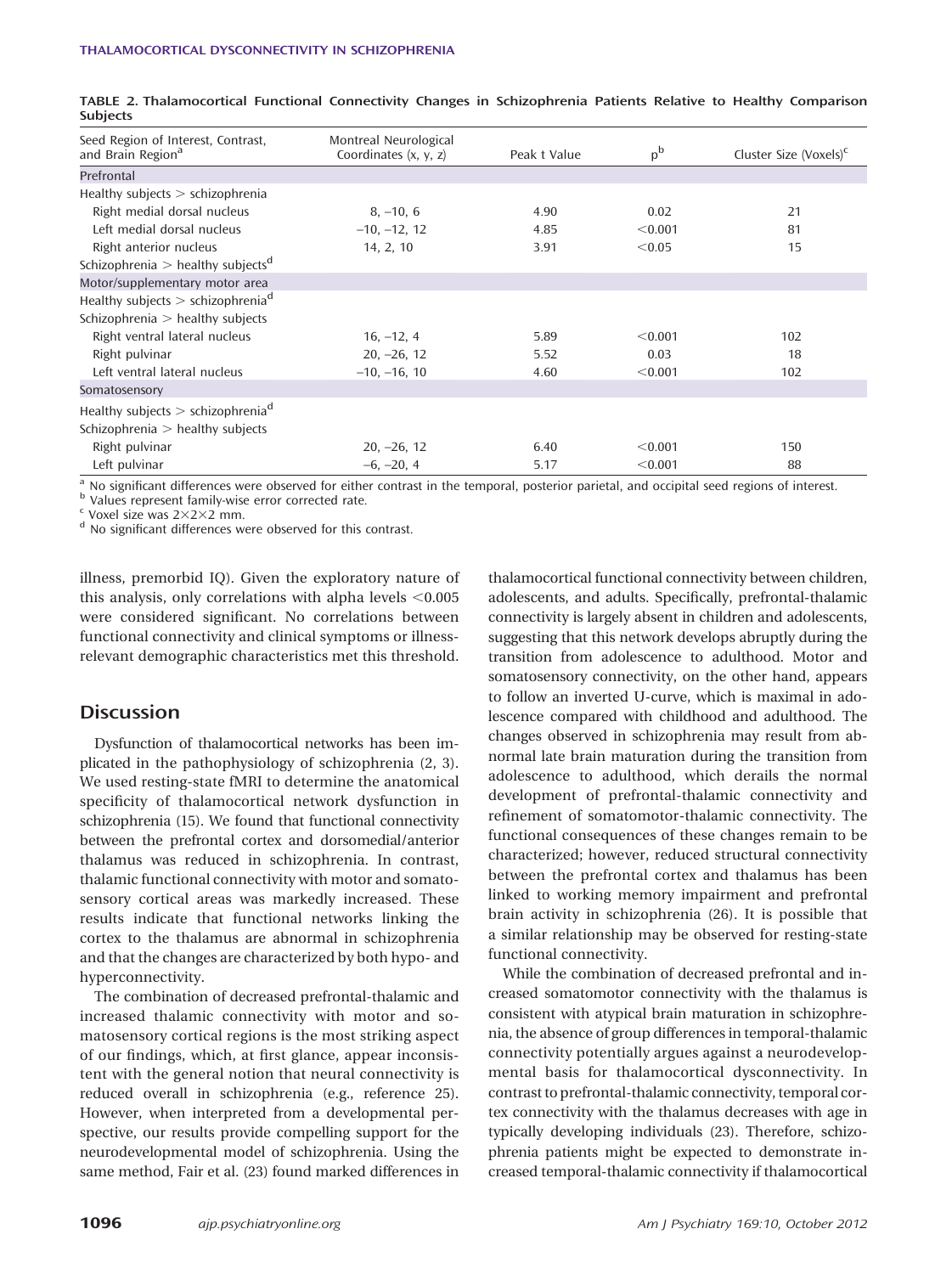network dysfunction is indeed associated with atypical brain maturation. However, the precise timing of developmental changes in thalamocortical functional connectivity is poorly understood. The limited available evidence, which comes from a single cross-sectional study, suggests that much of the reduction in temporal-thalamic connectivity occurs between childhood and adolescence (23). Consequently, it is possible that the developmental disruption in schizophrenia occurs after temporal-thalamic connectivity has fully matured but before prefrontal and somatomotor thalamic networks have reached adult levels. A better understanding of the normal developmental trajectories of thalamocortical connectivity and investigation of thalamocortical connectivity in first-episode schizophrenia are required to test this hypothesis. The lack of group differences in temporal-thalamic, as well as occipital-thalamic connectivity, is also interesting given strong evidence of sensory processing deficits in schizophrenia (27). It is possible that connectivity during tasks, rather than in the resting state, may be associated with sensory processing dysfunction. Alternatively, auditory and visual sensory processing deficits in schizophrenia may be related to dysfunction at the level of cortico-cortical interactions, rather than thalamocortical connectivity.

Our findings also raise the possibility that thalamocortical dysconnectivity results from selective pathology of one or more nuclei of the thalamus or their corresponding cortical targets. A reduced number of neurons in the mediodorsal thalamus has been reported by several investigators, although there are also reports of normal numbers of neurons (for a review, see reference 13). Similarly, an array of neuronal and molecular changes have also been observed in dorsolateral prefrontal cortex circuitry (for a review, see reference 28). Thus, thalamocortical dysconnectivity in schizophrenia may result from selective pathology of specific thalamic nuclei or their corresponding cortical targets. Resting-state connectivity networks are conserved across species, suggesting that animal models will be particularly useful in elucidating the effects of focal neuronal, molecular, and genetic manipulations on large-scale brain networks (29–33).

Our results are also informed by considering the physiology of BOLD functional connectivity. There is considerable overlap between functional and structural connectivity in the thalamus, suggesting that thalamocortical functional connectivity reflects direct anatomical connections (14). Results from a recent diffusion tensor imaging investigation demonstrating reduced connectivity between the thalamus and lateral prefrontal cortex and increased connectivity between the somatosensory cortex and thalamus in schizophrenia provide a potential anatomical basis for our findings (26). However, it is clear from the broader functional connectivity literature that brain regions that are not directly anatomically connected can still demonstrate robust functional connectivity, indicating that resting-state connectivity networks reflect extended, polysynaptic networks (e.g., reference 34). This interpretation is supported by findings from a recent combined resting-state fMRI/electrocorticography investigation, which found that functional connectivity, particularly positive correlations, predicted electrically evoked brain responses (35). Combined, these findings confirm a neural basis for low-frequency BOLD functional connectivity but raise the possibility that abnormal thalamocortical connectivity in schizophrenia may reflect alterations in direct or indirect pathways linking the thalamus and cortex. Future work combining functional and structural connectivity will help clarify the nature of thalamocortical dysconnectivity in schizophrenia.

There are several limitations of our investigation that merit consideration. First, schizophrenia patients were receiving antipsychotic medication. Although we did not find any evidence that medication was related to functional connectivity abnormalities observed in patients, it is possible that antipsychotic treatment effects on connectivity may not be dose-dependent. Second, low-frequency BOLD functional connectivity varies to some extent across cognitive states, levels of consciousness (i.e., awake versus light sleep), and even eyes-open versus eyes-closed conditions (36–39). Since we instructed participants to keep their eyes closed during scanning, we cannot rule out the possibility that some may have fallen asleep during scanning and that group differences in arousal may have contributed to our results. Studies examining thalamocortical connectivity across cognitive states and levels of arousal are required to determine whether the alterations observed in schizophrenia patients transcend cognitive states and arousal levels. Moreover, resting-state connectivity is modified by recent experiences, raising the possibility that the abnormalities we observed in thalamocortical connectivity are secondary to negative life experiences associated with illness chronicity, such as long-term reduction in social interaction and cognitive engagement, rather than a result of the pathophysiology of schizophrenia (40). Third, while we argue that the changes are at least partially consistent with neurodevelopmental hypotheses of schizophrenia, it is premature to exclude a neurodegenerative explanation for our findings. A combination of decreased network connectivity with compensatory increases in other networks has been observed in degenerative illnesses, such as Alzheimer's disease (41). Replication of our findings in nonmedicated/minimally treated first-episode or early-phase schizophrenia patients will strengthen the case for a neurodevelopmental basis for thalamocortical dysconnectivity. Finally, although we applied a well-established method to examine thalamocortical functional connectivity, there are nonetheless limitations of the technique. The use of large cortical areas as seeds, while useful for functionally segregating the thalamus, does not allow for a more fine-grained analysis at the cortical level. Interestingly, using a voxel located in the mediodorsal thalamus as the seed for functional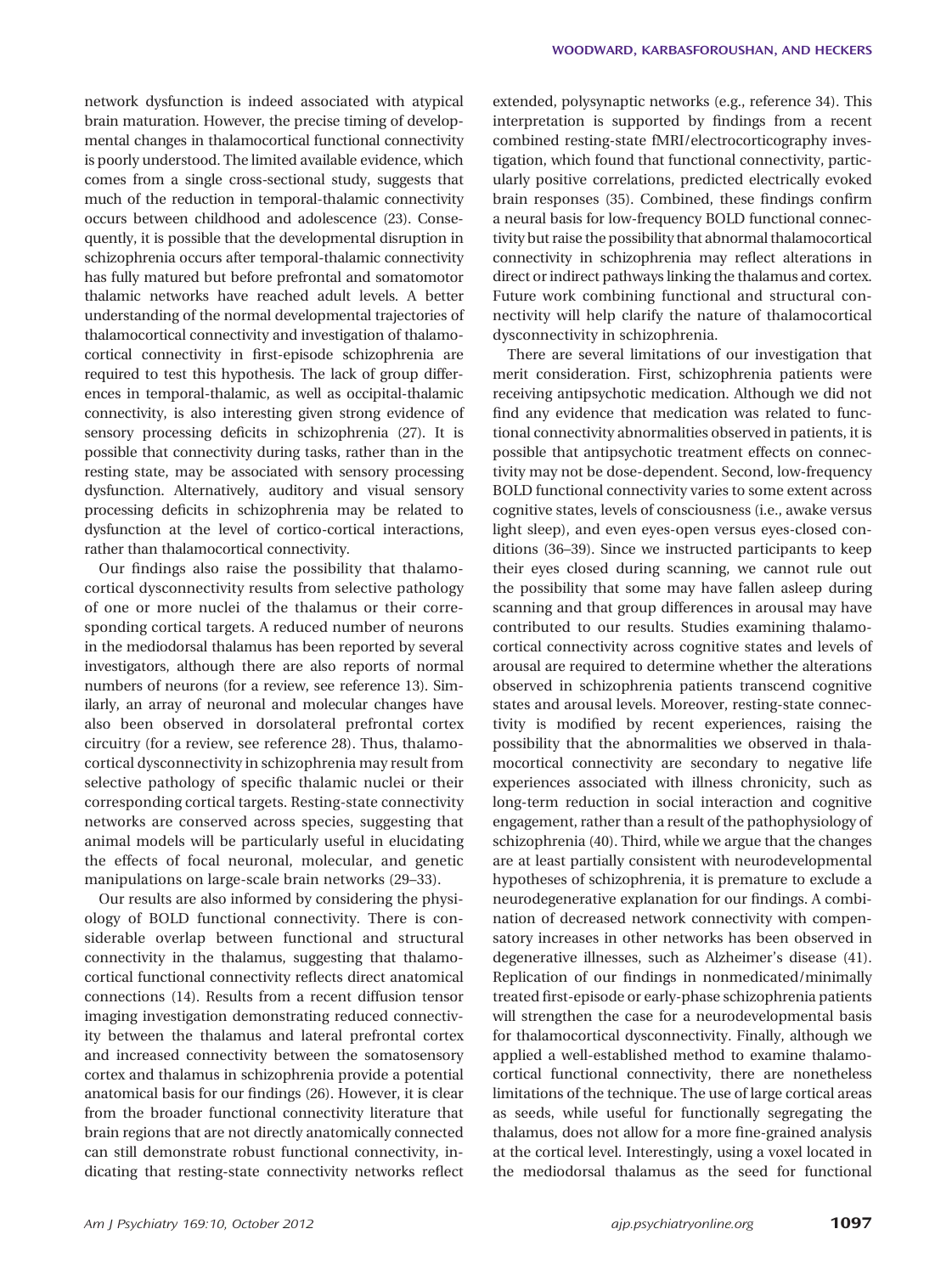connectivity analysis, Welsh et al. (12) found that mediodorsal thalamic connectivity with the left and right caudate and anterior cingulate gyrus was reduced in schizophrenia. Follow-up investigation using the thalamic clusters identified in our study as seeds in an independent cohort of patients, or an independent-components analysis, may help further refine the anatomical specificity of thalamocortical dysconnectivity.

In conclusion, we observed that altered resting-state functional connectivity between the thalamus and cortex is altered in schizophrenia. The alterations are characterized by decreased prefrontal-thalamic connectivity and increased thalamic connectivity with motor and somatomotor cortex. Combined, our results implicate abnormal late-brain maturation in the neuropathology of schizophrenia. Future studies combining functional connectivity with assessment of phenotypes more closely related to thalamocortical networks than to complex clinical symptoms may help elucidate the functional consequences of thalamocortical dysconnectivity in schizophrenia.

Received Jan. 13, 2012; revisions received April 3, and May 14, 2012; accepted May 21, 2012 (doi: 10.1176/appi.ajp.2012.12010056). From the Psychotic Disorders and Psychiatric Neuroimaging Programs, Department of Psychiatry, Vanderbilt University School of Medicine, Nashville, Tenn. Address correspondence to Dr. Woodward [\(neil.woodward@vanderbilt.edu\)](mailto:neil.woodward@vanderbilt.edu).

Supported by NIMH grant RO1-MH070560 (Dr. Heckers), the Vanderbilt Psychiatric Genotype/Phenotype Project, the Brain and Behavior Research Fund (NARSAD Young Investigator Award awarded to Dr. Woodward), and the Vanderbilt Institute for Clinical and Translational Research (through grant 1-UL1-RR024975 from the National Center for Research Resources/NIH).

The authors thank Kristan Armstrong, Julia Sheffield, and Austin Woolard for assistance in recruiting and screening participants.

The authors report no financial relationships with commercial interests.

#### References

- 1. Swerdlow NR: Integrative circuit models and their implications for the pathophysiologies and treatments of the schizophrenias. Curr Top Behav Neurosci 2010; 4:555–583
- 2. Andreasen NC, O'Leary DS, Cizadlo T, Arndt S, Rezai K, Ponto LL, Watkins GL, Hichwa RD: Schizophrenia and cognitive dysmetria: a positron-emission tomography study of dysfunctional prefrontalthalamic-cerebellar circuitry. Proc Natl Acad Sci USA 1996; 93: 9985–9990
- 3. Jones EG: Cortical development and thalamic pathology in schizophrenia. Schizophr Bull 1997; 23:483–501
- 4. Alexander GE, DeLong MR, Strick PL: Parallel organization of functionally segregated circuits linking basal ganglia and cortex. Annu Rev Neurosci 1986; 9:357–381
- 5. Haber SN: The primate basal ganglia: parallel and integrative networks. J Chem Neuroanat 2003; 26:317–330
- 6. Andreasen NC,, Paradiso S, O'Leary DS: Cognitive dysmetria as an integrative theory of schizophrenia: a dysfunction in cortical-subcortical-cerebellar circuitry? Schizophr Bull 1998; 24:203–218
- 7. Shenton ME, Dickey CC, Frumin M, McCarley RW: A review of MRI findings in schizophrenia. Schizophr Res 2001; 49:1–52
- 8. Glahn DC, Laird AR, Ellison-Wright I, Thelen SM, Robinson JL, Lancaster JL, Bullmore E, Fox PT: Meta-analysis of gray matter

anomalies in schizophrenia: application of anatomic likelihood estimation and network analysis. Biol Psychiatry 2009; 64: 774–781

- 9. Andreasen NC: The role of the thalamus in schizophrenia. Can J Psychiatry 1997; 42:27–33
- 10. Minzenberg MJ, Laird AR, Thelen S, Carter CS, Glahn DC: Metaanalysis of 41 functional neuroimaging studies of executive function in schizophrenia. Arch Gen Psychiatry 2009; 66: 811–822
- 11. Andreasen NC, Pierson R: The role of the cerebellum in schizophrenia. Biol Psychiatry 2008; 64:81–88
- 12. Welsh RC, Chen AC, Taylor SF: Low-frequency BOLD fluctuations demonstrate altered thalamocortical connectivity in schizophrenia. Schizophr Bull 2010; 36:713–722
- 13. Sim K, Cullen T, Ongur D, Heckers S: Testing models of thalamic dysfunction in schizophrenia using neuroimaging. J Neural Transm 2006; 113:907–928
- 14. Zhang D, Snyder AZ, Shimony JS, Fox MD, Raichle ME: Noninvasive functional and structural connectivity mapping of the human thalamocortical system. Cereb Cortex 2010; 20: 1187–1194
- 15. Zhang D, Snyder AZ, Fox MD, Sansbury MW, Shimony JS, Raichle ME: Intrinsic functional relations between human cerebral cortex and thalamus. J Neurophysiol 2008; 100:1740–1748
- 16. Behrens TE, Johansen-Berg H, Woolrich MW, Smith SM, Wheeler-Kingshott CA, Boulby PA, Barker GJ, Sillery EL, Sheehan K, Ciccarelli O, Thompson AJ, Brady JM, Matthews PM: Non-invasive mapping of connections between human thalamus and cortex using diffusion imaging. Nat Neurosci 2003; 6:750–757
- 17. Johansen-Berg H, Behrens TE, Sillery E, Ciccarelli O, Thompson AJ, Smith SM, Matthews PM: Functional-anatomical validation and individual variation of diffusion tractography-based segmentation of the human thalamus. Cereb Cortex 2005; 15: 31–39
- 18. Klein JC, Rushworth MF, Behrens TE, Mackay CE, de Crespigny AJ, D'Arceuil H, Johansen-Berg H: Topography of connections between human prefrontal cortex and mediodorsal thalamus studied with diffusion tractography. Neuroimage 2010; 51: 555–564
- 19. First MB, Spitzer RL, Gibbon M, Williams JBW: Structured Clinical Interview for DSM-IV Axis I Disorders. Clinical Version (SCID-CV). Washington, DC, American Psychiatric Publishing, 1996
- 20. Kay SR, Fiszbein A, Opler LA: The Positive and Negative Syndrome Scale (PANSS) for schizophrenia. Schizophr Bull 1987; 13: 261–276
- 21. Wechsler D: Wechsler Test of Adult Reading. San Antonio, Tex, Pearson, 2001
- 22. Friedman L, Glover GH: Report on a multicenter fMRI quality assurance protocol. J Magn Reson Imaging 2006; 23:827–839
- 23. Fair DA, Bathula D, Mills KL, Dias TG, Blythe MS, Zhang D, Snyder AZ, Raichle ME, Stevens AA, Nigg JT, Nagel BJ: Maturing thalamocortical functional connectivity across development. Front Syst Neurosci 2010; 4:10
- 24. Shattuck DW, Mirza M, Adisetiyo V, Hojatkashani C, Salamon G, Narr KL, Poldrack RA, Bilder RM, Toga AW: Construction of a 3D probabilistic atlas of human cortical structures. Neuroimage 2008; 39:1064–1080
- 25. Karlsgodt KH, Sun D, Jimenez AM, Lutkenhoff ES, Willhite R, van Erp TG, Cannon TD: Developmental disruptions in neural connectivity in the pathophysiology of schizophrenia. Dev Psychopathol 2008; 20:1297–1327
- 26. Marenco S, Stein JL, Savostyanova AA, Sambataro F, Tan HY, Goldman AL, Verchinski BA, Barnett AS, Dickinson D, Apud JA, Callicott JH, Meyer-Lindenberg A, Weinberger DR: Investigation of anatomical thalamo-cortical connectivity and fMRI activation in schizophrenia. Neuropsychopharmacology 2012; 37: 499–507